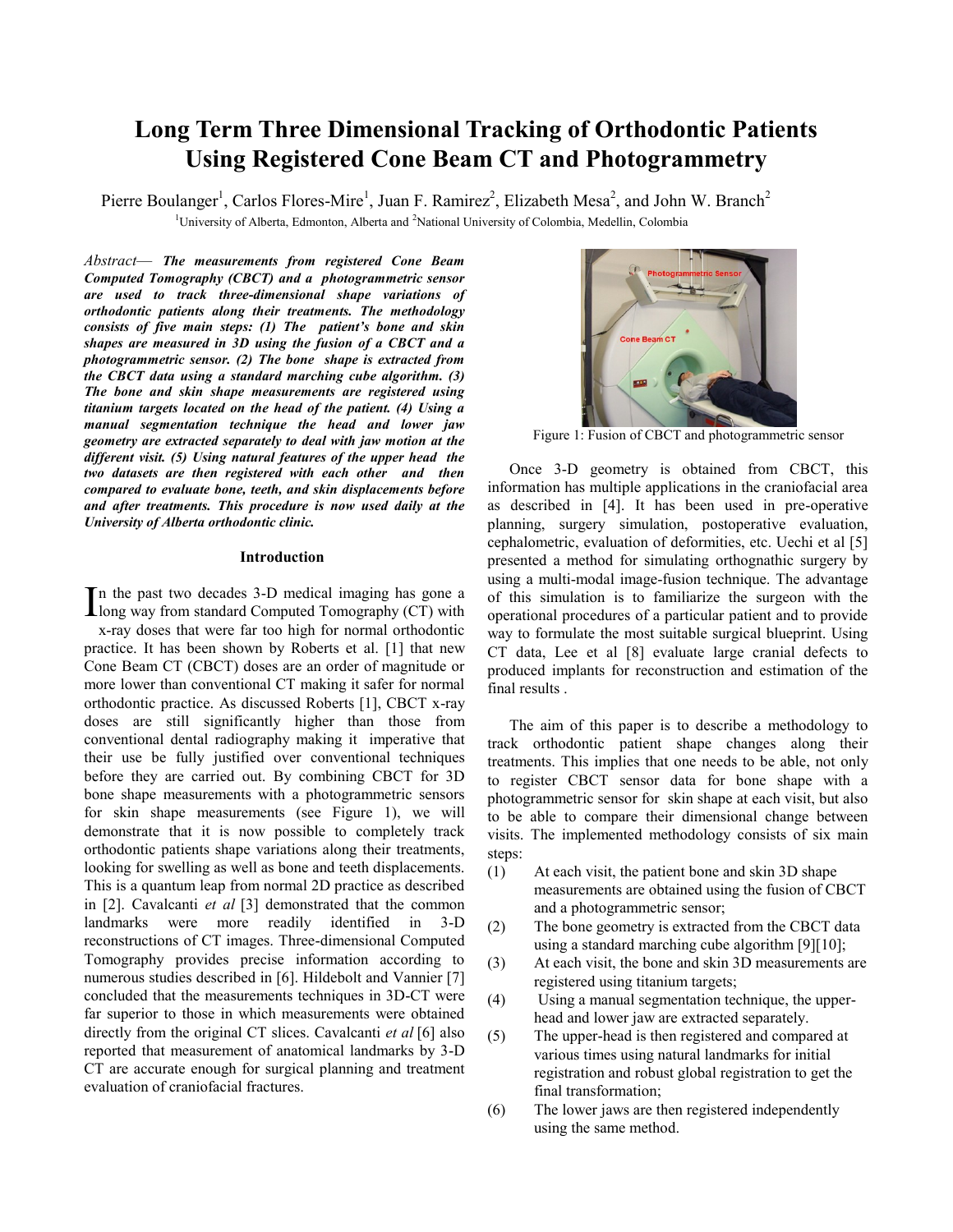In Section II, we will describe what features are important to track in orthodontic patients. In Section III, we will discuss the various sensors used in this system. In Section IV, we will describe how to register the photogrammetric sensor with the geometry extracted from the CBCT data. In Section V, we will describe how to register and compare the two datasets between visits, and we will conclude discussing the advantages of the current methodology.

# **II -Tracking Orthodontic Patients Dimensional Changes**

The American Dental Association (ADA) defines *evidencebased practice* as an approach to oral health care that requires the judicious integration of systematic assessments of clinically relevant scientific evidence, relating to the patient's oral and medical condition and history, with the dentist's clinical expertise and the patient's treatment needs and preferences. As described in [11], three-dimensional imaging provides the true anatomical data necessary to expand clinical practices and researchers into evidencebased practice along with the necessary clinical experience of the practitioner. The need to tack patient dimensional changes in orthodontic procedures is critical to understand the evolution of the patient over time in order to plan procedures, or to determine whether or not corrective measures are necessary during the treatments. In orthodontic treatment many geometric parameters need to be tracked. Those range from surface changes like swelling and skin discoloration to teeth displacement or mandible distortions. One of the problem with orthodontic dimensional shape tracking is that some of the treatment are very long and require to be able to compare dimensional changes without reference targets. One can see at Figure 2 a patient changes after a one year treatments.



Figure 2: (a) Photographic record of a patient before treatment, and (b) one year after treatment.

### **II-Shape Acquisition System**

As illustrated at Figure 1, the shape acquisition system is composed of a NewTom model QR - DVT 9000 volumetric tomography machine based on Cone Beam technology and a 3DMD photogrammetric digitizing station. The NewTom technology allows to obtain, through one complete rotation of the X-ray generator and detector around the patient head, all the necessary data for the volumetric reconstruction which reduce significantly x-ray dosages to the patient. The scan time is about 75 seconds. At the end of the scan, a quick reconstruction of an axial section of the patient head allows the operator to assess whether the data is correct, then the patient can retracted to be digitized by the photogrammetric system. The raw data of the scan are processed to reconstruct the chosen volume in an area selected by the operator. The primary reconstruction gives images with a sampling step chosen by the operator (1-2-3 mm).

Once the patient is retracted from the NewTom machine their skin shape 3D data and color are digitized using a photogrammetric 3DMD digitizing station mounted on top of the NewTom as illustrated at Figure 1. The 3DMD studio is based on digital stereo photogrammetry which is a method of obtaining 3D measurements by correlating two or more stereo pairs of photographs taken simultaneously by highspeed video cameras. One great advantage of the 3DMD system is that the images needed to reconstruct a model are taken in a very short period of time (in less than 1/500th of a second) and then processed using their own image analysis software. The 3DMD system project a random pattern onto the skin surface where a sophisticated image processing software identify and match those patterns between the four synchronized images and generate a composite 3D model by triangulating the points. Once the 3D geometry model has been produced, the software maps the color texture information onto the model using other high-resolution color cameras. The resulting model is a triangulated set of XYZ data points with an associated texture coordinate that relate each vertex to two color images, one for the left and one for the right.

### **IV-Fusion of CBCT and Photogrammetry Data Using Titanium Targets**

In order to be able to fuse CBCT data with photogrammetric sensor data it is key to make sure both sensor are calibrated properly. In both cases calibration targets are provided that allow to compute calibration parameters by minimizing estimated targets positions with exact positions in 3D space. After calibration, it is necessary to create a reference structure for registering CBCT data with photogrammetric data. To be practical, these markers had to be easy to reconstruct and identify. In our registration procedure six titanium spheres of 9 mm diameter were located on the forehead of the patient (see Figure 3). One advantage of titanium is that it does not scatter x-ray and it is also nonmagnetic. This is important as one would like to eventually be able to use the same procedure to register the dataset with MRI data. One can see at Figure 4a the titanium targets as viewed by the CBCT scanner and at Figure 4b the same targets as viewed by the photogrammetric sensor.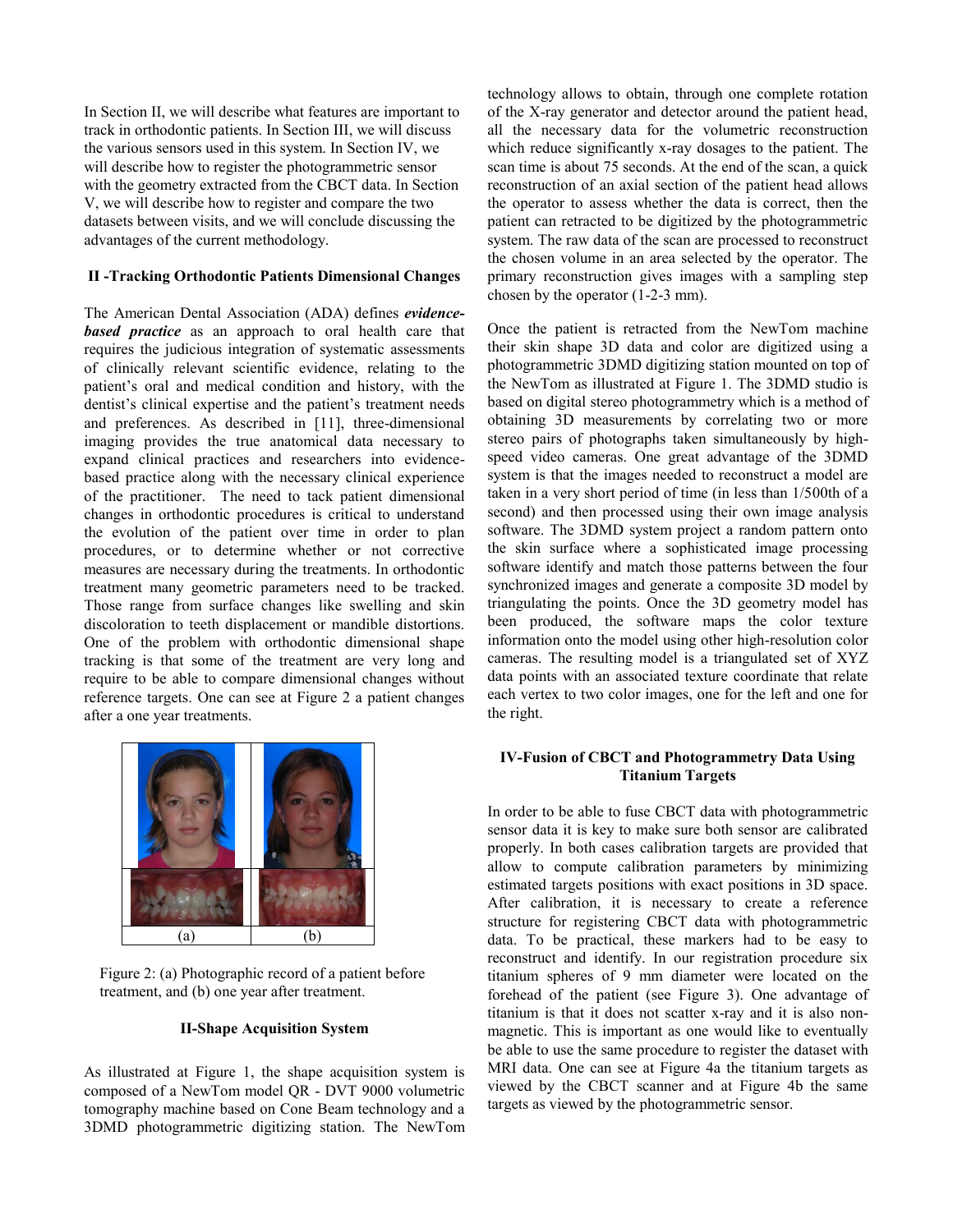The next step is to register both information. One of the first step is to convert the CT data saved in Digital Imaging and Communications in medicine (DICOM) format into geometry that can then be use to find the rigid transformation between CBCT data and the photogrammetric data. In order to do so, one can import the DICOM data into Paraview [\(www.Paraview.org\)](http://www.paraview.org/) an OpenSource volumetric data processing and visualization software. One of the great advantages of Paraview is its excellent implementation of the marching cube algorithm [10] which is able to convert at high precision CBCT data into usable geometry. Using this software, the information was segmented into contours that correspond to different densities (see Figure 5); the selected contours in the process corresponded to densities of skin and bone.

The segmented data were then saved as polygonal data and then imported in a commercial polygon processing software called RapidForm. Using this software, the noise and holes generated by the scanning process were fixed; however, in order to keep the original scanning accuracy the same, the modifications were limited to point elimination operations. The processing results are shown at Figure 4(b) and Figure 5.



Figure 3. Titanium markers.



Figure 4: Titanium targets viewed by the CBCT scanner and by the photogrammetric sensor.

Following data filtering, the next step is to register the photogrammetric data with the CBCT data. The first step is to approximate the scanned titanium targets in both modalities by fitting perfect geometrical spheres of known diameter. The spheres were fitted using a tool provided in RapidForm. The main results are sphere locations in 3D space and approximation error estimates. For the CBCT data, the max fitting error was 1.2 mm and for the photogrammetric data 0.8 mm.



## Figure 5: Results of CBCT segmentation process using the marching cube algorithm.

One advantage of using known shapes like spheres is that one can estimate the true accuracy of the sensors as those spheres are machined at micron precision. Following the sphere centers estimation, one can then compute the rigid transformation between spheres and compute a global transformation matrix between them that can then be applied to the entire dataset. The result of this registration process is illustrated at Figure 6.



Figure 6: Results for registration between CBCT skull and photogrammetric geometry.

### **V-Registration Between Visits**

To register information between visits, it was obviously not possible to use the markers, since there was no way to ensure markers could be located at the same place. Hence the only ways to register between visits was to use common area or natural landmarks. In both cases (areas and landmarks), the elements to consider is that the features had to be easy identify and did not change between visits. The registration process is the following:

- 1. Register the current visit dataset (CBCT and photogrammetric) using the previous method;
- 2. Hand select the lower jaw triangles and separate them from the upper part of the head into two groups;
- 3. Select the two upper head triangle groups at time  $T_1$ and  $T_2$ ;
- 4. Locate common points in both groups;
- 5. Register the points using RapidForm initial registration tool;